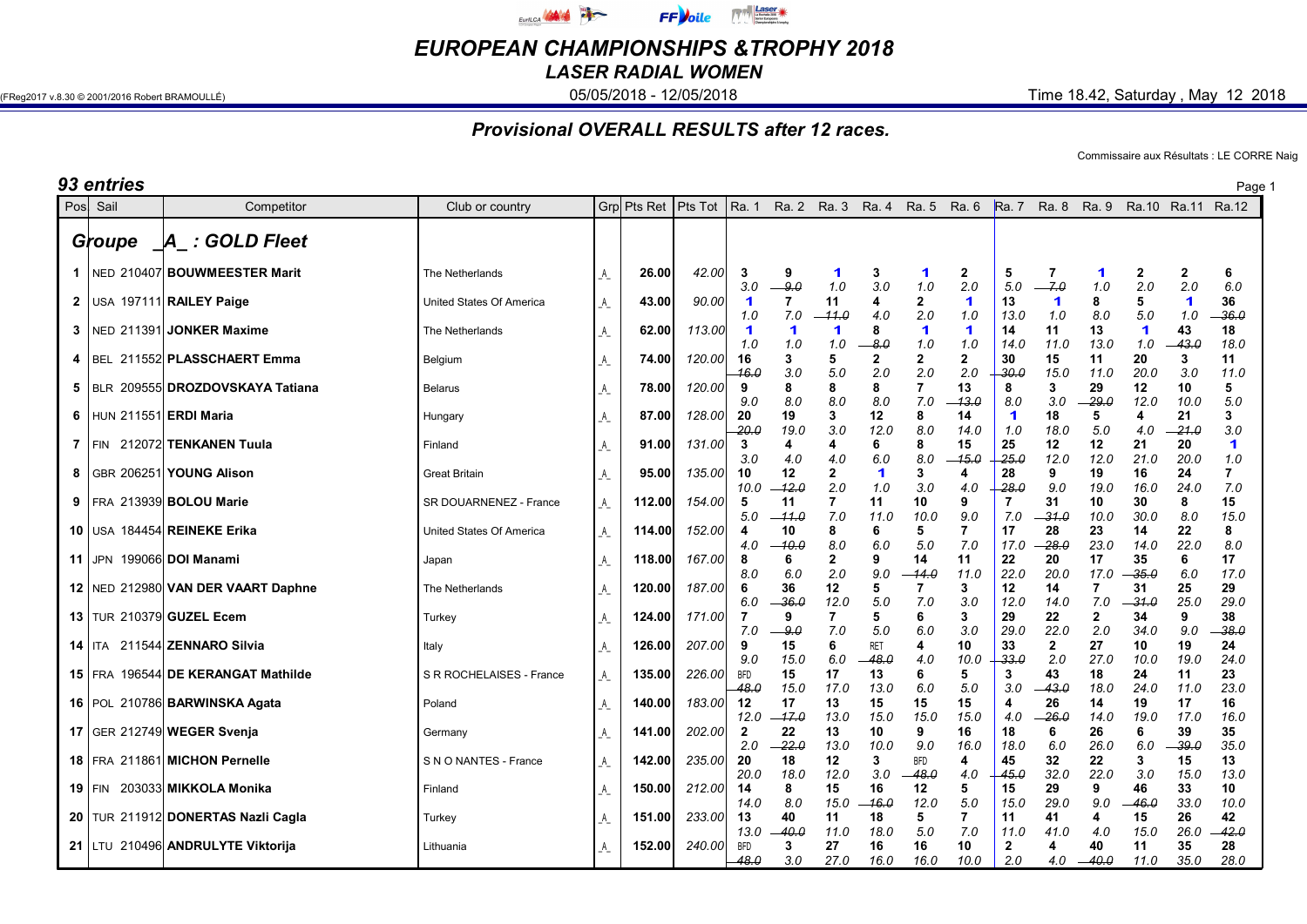## **EUROPEAN CHAMPIONSHIPS &TROPHY 2018**

| Pos | Sail     | Competitor                                | Club or country          |                           | Grpl Pts Ret | Pts Tot       | Ra. 1                |                     | Ra. 2 Ra. 3          | Ra. 4                 | Ra. 5 Ra. 6 |             | <b>Ra.</b> 7  | Ra. 8         | Ra. 9              | Ra.10 Ra.11 Ra.12 |                    |                    |
|-----|----------|-------------------------------------------|--------------------------|---------------------------|--------------|---------------|----------------------|---------------------|----------------------|-----------------------|-------------|-------------|---------------|---------------|--------------------|-------------------|--------------------|--------------------|
|     |          | 22   NED 213474 AKKERMAN Mirthe           | The Netherlands          | A                         | 159.00       | 230.00        | 17                   | 29                  | 10                   | 4                     | 21          | 6           | 42            | 40            | 20                 | 33                | 4                  | 4                  |
|     |          | 23   NOR 207833 HÖST Line Flem            | Norway                   | $\mathbb{A}_{\mathbb{Z}}$ | 170.00       | 242.00        | 17.0<br>18           | -29.0<br>5          | 10.0<br>6            | 4.0<br>28             | 21.0<br>13  | 6.0<br>6    | 42.0<br>26    | 40.0<br>10    | 20.0<br>25         | 33.0<br>44        | 4.0<br>28          | 4.0<br>33          |
|     |          | 24 GRE 212490 KARACHALIOU Vaselia         | Greece                   | _A_                       | 171.00       | 267.00        | 18.0<br>BFD          | 5.0<br>2            | 6.0<br>9             | $-28.0$<br>15         | 13.0<br>UFD | 6.0<br>12   | 26.0<br>31    | 10.0<br>33    | 25.0<br>3          | -44.0<br>42       | 28.0<br>12         | 33.0<br>12         |
|     |          | 25   ESP 210468 REINO Martina             | Spain                    | _A_                       | 175.00       | 248.00        | 48.0<br>19           | 2.0<br>30           | 9.0<br>16            | 15.0<br>19            | 48.0<br>18  | 12.0<br>19  | 31.0<br>20    | 33.0<br>5     | 3.0<br>21          | 42.0<br>43        | 12.0<br>36         | 12.0<br>2          |
|     |          | 26   SUI 211842 JAYET Maud                | Switzerland              | A                         | 179.00       | 248.00        | 19.0<br>24           | -30.0<br>21         | 16.0<br>17           | 19.0<br>21            | 18.0<br>3   | 19.0<br>20  | 20.0<br>21    | 5.0<br>16     | 21.0<br>45         | 43.0<br>22        | 36.O<br>29         | 2.0<br>9           |
|     |          | 27   ITA 211982 FLORIDA Joyce             | Italy                    | A                         | 182.00       | 264.00        | 24.0<br><b>BFD</b>   | 21.0<br>20          | 17.0<br>20           | 21.0<br>22            | 3.0<br>20   | 20.0<br>8   | 21.0<br>32    | 16.0<br>34    | 45.0<br>28         | 22.0<br>13        | 29.0<br>5          | 9.0<br>14          |
|     |          | 28   GBR 212783 POVALL Georgina           | <b>Great Britain</b>     | A                         | 183.00       | 273.00        | 48.0<br><b>BFD</b>   | 20.0<br>19          | 20.0<br>16           | 22.0<br>12            | 20.0<br>9   | 8.0<br>12   | 32.0<br>9     | 34.0<br>21    | 28.0<br>42         | 13.0<br>36        | 5.0<br>23          | 14.0<br>26         |
|     |          | 29   FRA 206297 BARRUE Marie              | COYCHYEROIS - France     |                           | 185.00       | 250.00        | 48.0<br>$\mathbf{2}$ | 19.0<br>2           | 16.0<br>24           | 12.0<br>9             | 9.0<br>15   | 12.0<br>23  | 9.0<br>36     | 21.0<br>36    | 42.0<br>15         | 36.0<br>17        | 23.0<br>41         | 26.0<br>30         |
|     |          |                                           |                          | _A_                       |              |               | 2.0                  | 2.0                 | 24.0                 | 9.0                   | 15.0        | 23.0        | 36.0          | 36.0          | 15.0               | 17.0              | $-41.0$            | 30.0               |
|     |          | <b>30   ITA 213434 BALBI Valentina</b>    | Italy                    | _A_                       | 185.00       | 254.00        | 11<br>11.0           | 5<br>5.0            | 19<br>19.0           | 21<br>-21.0           | 13<br>13.0  | 11<br>11.0  | 23<br>23.0    | DNF<br>48.0   | 30<br>30.0         | 7<br>7.0          | 18<br>18.0         | DNF<br>48.0        |
|     |          | 31   DEN 207195 MUNCH Anna                | Denmark                  | _A_                       | 185.00       | 246.00        | 16<br>16.0           | 17<br>17.0          | 9<br>9.0             | 17<br>17.0            | 19<br>19.0  | 20<br>-20.0 | 10<br>10.0    | 38<br>38.0    | 41<br>41.0         | 23<br>23.0        | 14<br>14.0         | 22<br>22.0         |
|     |          | 32   FRA 213854 CERVERA Louise            | Y C CANNES - France      | _A_                       | 190.00       | 256.00        | -7<br>7.0            | 14<br>14.0          | 10<br>10.0           | 18<br>18.0            | 17<br>17.0  | 22<br>22.0  | 37<br>37.0    | 13<br>13.0    | 6<br>6.0           | 28<br>28.0        | 44<br>-44.0        | 40<br>40.O         |
|     |          | 33   ARG 207766   FALASCA Lucia           | Argentina                | _A_                       | 193.00       | 272.00        | <b>BFD</b><br>48.0   | 24<br>24.0          | 19<br>19.0           | 19<br>19.0            | 19<br>19.0  | 14<br>14.0  | 16<br>16.0    | 27<br>27.0    | 16<br>16.0         | 18<br>18.0        | 31<br>-31.0        | 21<br>21.0         |
|     | 34   ITA | 210760 ALBANO Carolina                    | Italy                    |                           | 195.00       | 259.00        | 17<br>17.0           | 21<br>-21.0         | 20<br>20.0           | 20<br>20.0            | 17<br>17.0  | 13<br>13.0  | 43<br>43.0    | 24<br>24.0    | 36<br>36.0         | 8<br>8.0          | 13<br>13.0         | 27<br>27.0         |
|     |          | 35   BEL 211553 CARLIER Maitie            | Belgium                  | _A_                       | 197.00       | 269.00        | 6<br>6.0             | 7<br>7.0            | 18<br>18.0           | 7<br>7.0              | 4<br>4.0    | 24<br>24.0  | 24<br>24.0    | 39<br>39.0    | 35<br>35.0         | 9<br>9.0          | <b>DNF</b><br>48.0 | <b>BFD</b><br>48.0 |
|     |          | 36   ESP 212171 REYES Fatima              | Spain                    | A                         | 208.00       | 294.00        | DPIi                 | 10                  | <b>UFD</b>           | 24                    | 11          | 21          | 27<br>27.0    | 30            | 38                 | 25                | 16                 | 20                 |
|     |          | 37   CAN 182662 BERTOLD Isabella          | Canada                   | _A_                       | 215.00       | 273.00        | 24.0<br>5            | 10.0<br>4           | 48.0<br>18           | 24.0<br>14            | 11.0<br>14  | 21.0<br>18  | 40            | 30.0<br>25    | -38.0<br>31        | 25.0<br>40        | 16.0<br>32         | 20.0<br>32         |
|     |          | 38 NZL 212258 PYATT Susannah              | New Zealand              | _A_                       | 216.00       | 278.00        | 5.0<br>14            | 4.0<br>12           | -18.0<br>4           | 14.C<br>10            | 14.0<br>11  | 18.0<br>16  | 40.0<br>44    | 25.0<br>42    | 31.0<br>33         | 40.O<br>27        | 32.0<br>46         | 32.0<br>19         |
|     |          | 39   GER 211211   KUHLMANN Pia            | Germany                  | $\mathcal{A}_{\_}$        | 217.00       | 280.00        | 14.0<br>15           | 12.0<br>14          | 4.0<br>14            | 10.0<br>23            | 11.0<br>10  | 16.0<br>26  | 44.0<br>35    | 42.0<br>19    | 33.0<br>34         | 27.0<br>26        | 46.0<br>27         | 19.0<br>37         |
|     |          | 40   MAS 209884   MOHAMAD LATIF Nur Shazr | Malaysia                 | A_                        | 221.00       | 294.00        | 15.0<br>4            | 14.0<br>16          | 14.0<br>29           | 23.0<br>31            | 10.0<br>23  | 26.0<br>27  | 35.0<br>19    | 19.0<br>8     | 34.0<br>24         | 26.0<br>37        | 27.0<br>42         | -37.0<br>34        |
|     |          | 41   GBR 213972 SNELLGROVE Hannah         | <b>Great Britain</b>     | $\mathcal{A}_{\_}$        | 225.00       | 321.00        | 4.0<br>22            | 16.0<br>1           | 29.0<br>5            | -31.0<br>2            | 23.0<br>UFD | 27.0<br>17  | 19.0<br>6     | 8.0<br>45     | 24.0<br><b>DNF</b> | 37.0<br>DNF       | 42.0<br>40         | 34.0<br>39         |
|     |          | 42   CRO 213363 VOROBEVA Elena            | Croatia                  | _A_                       | 232.00       | 321.00        | 22.0<br>21           | 1.0<br>23           | 5.0<br>15            | 2.0<br>$\overline{7}$ | 48.0<br>DSQ | 17.0<br>17  | 6.0<br>41     | 45.0<br>23    | -48.0<br>37        | 48.0<br>41        | 40.0<br>7          | 39.0<br>41         |
|     |          | 43   USA 211503 HUGUES Haddon             | United States Of America | _A_                       | 238.00       | 334.00        | 21.0<br>BFD          | 23.0<br>13          | 15.0<br>3            | 7.0<br>1              | 48.0<br>12  | 17.0<br>9   | -41.0<br>UFD  | 23.0<br>44    | 37.0<br>39         | 41.0<br>39        | 7.0<br>30          | 41.0<br>BFD        |
|     |          | 44   GER 213668 HAVERLAND Lena            | Germany                  |                           | 250.00       | 331.00        | 48.0<br>13           | 13.0<br>25          | 3.0<br>35            | 1.0<br>20             | 12.0<br>18  | 9.0<br>19   | 48.0<br>38    | 44.0<br>17    | 39.0<br>46         | 39.O<br>32        | 30.0<br>37         | 48.0<br>31         |
|     |          |                                           |                          | $A_{-}$                   |              |               | 13.0                 | 25.0                | - 35.0               | 20.0                  | 18.0        | 19.0        | 38.0          | 17.0          | $-46.0$            | 32.0              | 37.0               | 31.0               |
|     |          | 45   IRL 210406 KELLER Aisling            | Ireland                  | _A_                       | 273.00       | 364.00        | 11<br>11.0           | 6<br>6.0            | UFD<br>$-48.0$       | 22<br>22.0            | 22<br>22.0  | 42<br>42.0  | 34<br>34.0    | 35<br>35.0    | 43<br>$-43.0$      | 38<br>38.0        | 38<br>38.0         | 25<br>25.0         |
|     |          | 46 NZL 209279 CHRISTIE Olivia             | New Zealand              | _A_                       | 277.00       | 349.00        | 23<br>23.0           | 20                  | 26<br>$20.0 -26.0$   | 17<br>17.0            | 20<br>20.0  | 8<br>8.0    | 39<br>39.0    | 46<br>$-46.0$ | 44<br>44.0         | 29<br>29.0        | 34<br>34.0         | 43<br>43.0         |
|     |          | 47   GBR 212662 THOMPSON Clementine       | <b>Great Britain</b>     | _A_                       | 305.00       | 387.00        | 22                   | 36<br>$22.0 - 36.0$ | 22<br>22.0           | 13<br>13.0            | 24<br>24.0  | 21<br>21.0  | 46<br>$+46.0$ | 37<br>37.0    | 32<br>32.0         | 45<br>45.0        | 45<br>45.0         | 44<br>44.0         |
|     |          | Groupe B_: SILVER Fleet                   |                          |                           |              |               |                      |                     |                      |                       |             |             |               |               |                    |                   |                    |                    |
|     |          | 48   GRE 211052 FAKIDI Athanasia          | Greece                   | $B_{-}$                   |              | 119.00 179.00 | 19                   | 13                  | 31                   | 29                    | 26          | 25          | $\mathbf 1$   | 3             | 1                  | 5                 | 19                 | 7                  |
|     |          |                                           |                          |                           |              |               | 19.0                 |                     | $13.0 - 31.0 - 29.0$ |                       | 26.0        | 25.0        | 1.0           | 3.0           | 1.0                | 5.0               | 19.0               | 7.0                |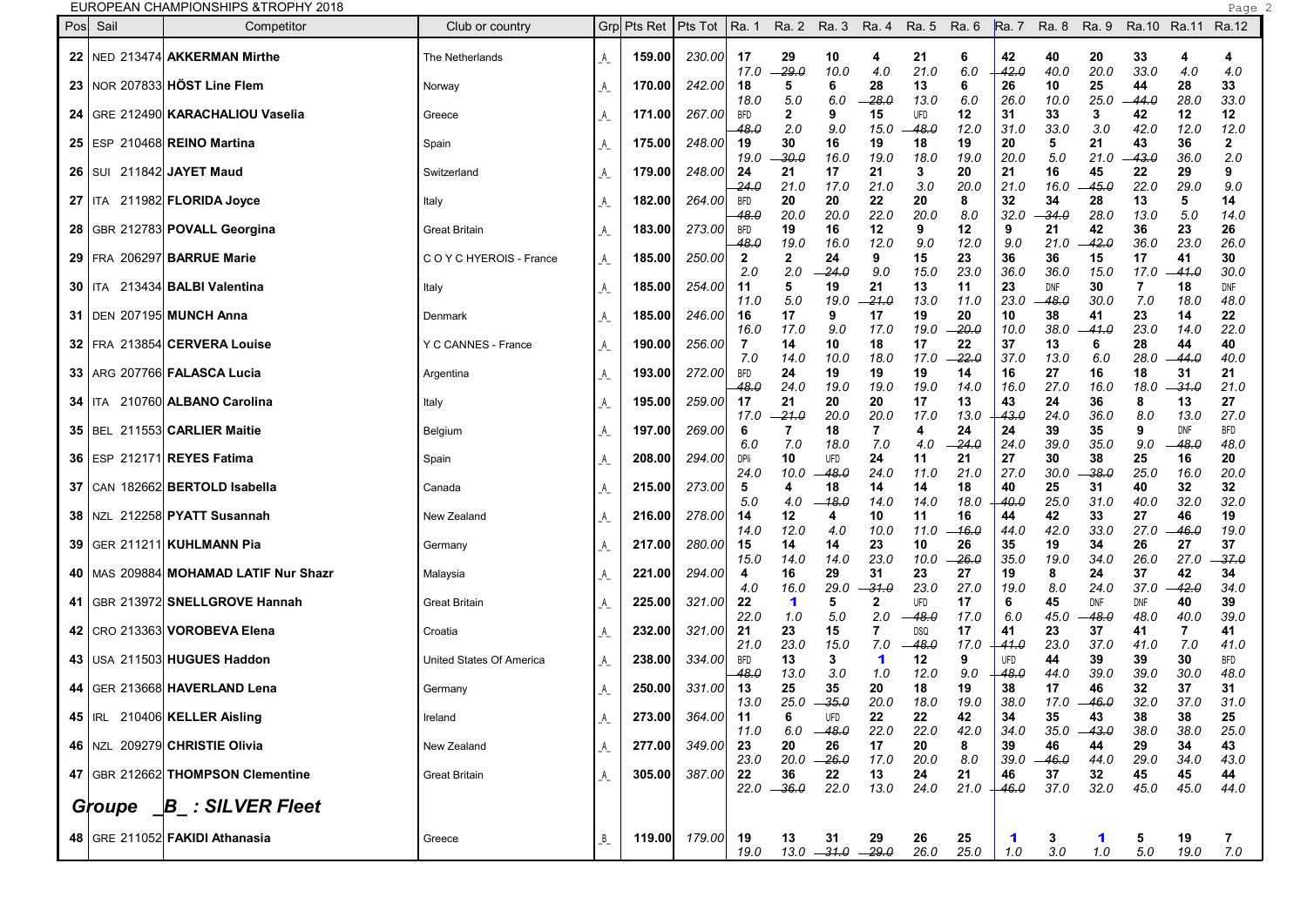EUROPEAN CHAMPIONSHIPS &TROPHY 2018 Page 3

| Pos Sail<br>Competitor                   | Club or country |         | Grp Pts Ret   Pts Tot |            | Ra. 1                      |                       | Ra. 2 Ra. 3 Ra. 4 Ra. 5 Ra. 6 |                            |                       |                       |                    | Ra. 7 Ra. 8 Ra. 9          |                                | Ra.10 Ra.11                |                     | Ra.12               |
|------------------------------------------|-----------------|---------|-----------------------|------------|----------------------------|-----------------------|-------------------------------|----------------------------|-----------------------|-----------------------|--------------------|----------------------------|--------------------------------|----------------------------|---------------------|---------------------|
| 49   LTU 211452 EIDUKEVICIUTE Milda      | Lithuania       | $B_{-}$ | 134.00                | 192.00     | 26<br>26.0                 | 27<br>27.0            | 29<br>-29.0                   | 27<br>27.0                 | 29<br>$-29.0$         | 23<br>23.0            | 9<br>9.0           | 10<br>10.0                 | $\mathbf{2}$<br>2.0            | $\mathbf{2}$<br>2.0        | 7<br>7.0            | 1<br>1.0            |
| 50   EST 206437 POHLAK Anna              | Estonia         | $B_{-}$ | 145.00                | 227.00     | 18                         | 34                    | 25                            | <b>DNF</b>                 | 24                    | 24                    | 4                  | 8                          | 10                             | 1                          | 27                  | 4                   |
| 51   POR 213470 JOAO Carolina            | Portugal        | $B_{-}$ | 156.00                | 224.00     | 18.0<br>15<br>15.0         | -34.0<br>25<br>25.0   | 25.0<br>36<br>36.0            | 48.0<br>32<br>-32.0        | 24.0<br>16<br>16.0    | 24.0<br>22<br>22.0    | 4.0<br>23<br>23.0  | 8.0<br>6<br>6.0            | 10.0<br>9<br>9.0               | 1.0<br>13<br>13.0          | 27.0<br>5<br>5.0    | 4.0<br>22<br>22.0   |
| 52   CRO 210746 LULIC Sandra             | Croatia         | $B_{-}$ | 166.00                | 261.00     | 32                         | 30                    | 14                            | 26                         | 31                    | BFD                   | 15                 | 1                          | <b>BFD</b>                     | 3                          | 2                   | 12                  |
| 53   ITA 213019 TALLURI Matilda          | Italy           | $B_{-}$ | 175.00                | 249.00     | 32.0<br>25<br>25.0         | 30.0<br>22<br>22.0    | 14.0<br>24<br>24.0            | 26.0<br>27<br>27.0         | 31.0<br>21<br>21.0    | $-48.0$<br>18<br>18.0 | 15.0<br>12<br>12.0 | 1.0<br>7.0                 | 47.0<br>6<br>6.0               | 3.0<br><b>BFD</b><br>-47.0 | 2.0<br>25<br>25.0   | 12.0<br>15<br>15.0  |
| 54 ESP 212516 OLIVA VIDAL Laura          | Spain           | $B_{-}$ | 178.00                | 257.00     | 31<br>31.0                 | 26<br>26.0            | 30<br>30.0                    | 14<br>14.0                 | <b>DSQ</b><br>48.0    | 28<br>28.0            | 21<br>21.0         | 4<br>4.0                   | 4<br>4.0                       | 4<br>4.0                   | 31<br>31.0          | 16<br>16.0          |
| 55   SUI 213711 <b>NORDQUIST Andrea</b>  | Switzerland     | B       | 186.00                | 281.00     | 33                         | 27                    | 21                            | 31                         | 25                    | BFD                   | $\mathbf{2}$       | 9                          | 3                              | <b>BFD</b>                 | 24                  | 11                  |
| 56   SLO 211996 PLETIKOS Kim             | Slovenia        | $B_{-}$ | 190.00                | 285.00     | 33.0<br>8<br>8.0           | 27.0<br>28<br>28.0    | 21.0<br>40<br>40.0            | 31.0<br><b>DNF</b><br>48.0 | 25.0<br>27<br>27.0    | -48.0<br>26<br>26.0   | 2.0<br>7<br>7.0    | 9.0<br>14<br>14.0          | 3.0<br>11<br>11.0              | $-47.0$<br>18<br>18.0      | 24.0<br>11<br>11.0  | 11.0<br>DNF<br>47.0 |
| 57   PER 182332 SCHMIDT Paloma           | Peru            | $B_{-}$ | 191.00                | 272.00     | 26<br>26.0                 | 31<br>31.0            | 33<br>33.0                    | 34<br>-34.0                | 23<br>23.0            | 25<br>25.0            | 8<br>8.0           | 12<br>12.0                 | <b>BFD</b><br>$-47.0$          | 16<br>16.0                 | 12<br>12.0          | 5<br>5.0            |
| 58   ESP 201611   <b>BAUZA Aina</b>      | Spain           | B       | 197.00                | 270.00     | 28                         | 39                    | 30                            | 23                         | 33                    | 34                    | 27                 | 18                         |                                | 10                         | 15                  |                     |
| 59   ESP 211441   MONCADA Ana            | Spain           | $B_{-}$ | 203.00                | 285.00     | 28.0<br>-31                | -39.0<br>16           | 30.0<br>27                    | 23.0<br>35                 | 33.0<br>28            | - 34.0<br>29          | 27.0<br>14         | 18.0<br>13                 | 7.0<br><b>BFD</b>              | 10.0<br>23                 | 15.0<br>20          | 6.0                 |
| 60   CRO 213983 DE MICHELE VITTURI Andel | Croatia         | B       | 210.00                | 305.00     | 31.0<br><b>BFD</b><br>48.0 | 16.0<br>23<br>23.0    | 27.0<br>21<br>21.0            | -35.0<br>11<br>11.0        | 28.0<br>26<br>26.0    | 29.0<br>30<br>30.0    | 14.0<br>36<br>36.0 | 13.0<br>5<br>5.0           | -- 47.0<br><b>BFD</b><br>-47.0 | 23.0<br><b>BFD</b><br>47.0 | 20.0<br>3<br>3.0    | 2.0<br>8<br>8.0     |
| 61   UKR 212509 LARYCHEVA Sofia          | Ukraine         | $B_{-}$ | 221.00                | 316.00     | <b>BFD</b>                 | 39                    | 23                            | 24                         | 22                    | 30                    | 29                 | $\overline{2}$             | 17                             | <b>BFD</b><br>$-47.0$      | 32                  | 3                   |
| 62 ESP 211085 PUJOL Cristina             | Spain           | $B_{-}$ | 226.00                | 311.00 32  | -48.0                      | 39.0<br>42            | 23.0<br>43                    | 24.0<br>41                 | 22.0<br>34            | 30.0<br>32            | 29.0<br>DPIi       | 2.0<br>17                  | 17.0<br>12                     | 6                          | 32.0<br>1           | 3.0<br>24           |
| 63 JPN 202611 TOMBE Yumiko               | Japan           | $B_{-}$ | 228.00                | 298.00     | 32.0<br>28                 | 42.0<br>34            | 43.0<br>32                    | 41.0<br>26                 | 34.0<br>30            | 32.0<br>27            | 27.0<br>11         | 17.0<br>24                 | 12.0<br>15                     | 6.0<br>12                  | 1.0<br>36           | 24.0<br>23          |
| 64 ESP 207681 MARTINEZ ARJONA Sheila     | Spain           | $B_{-}$ | 230.00                | 312.00     | 28.0<br>24<br>24.0         | - 34.0<br>40<br>-40.0 | 32.0<br>42<br>42.0            | 26.0<br>34<br>34.0         | 30.0<br>29<br>29.0    | 27.0<br>39<br>39.0    | 11.0<br>16<br>16.0 | 24.0<br>30<br>30.0         | 15.0<br>5<br>5.0               | 12.0<br>14<br>14.0         | -36.0<br>29<br>29.0 | 23.0<br>10<br>10.0  |
| 65   GER 211431 VOSS Laura Bo            | Germany         | B       | 230.00                | 312.00     | 35                         | 18                    | 31                            | 32                         | 34                    | 29                    | 10                 | 32                         | 13                             | <b>BFD</b>                 | 18                  | 13                  |
| 66 ESP 212166 ROCA DE TOGORES Ascen      | Spain           | B       | 233.00                | 310.00     | $-35.0$<br>12              | 18.0<br>29            | 31.0<br>38                    | 32.0<br>37                 | 34.0<br>39            | 29.0<br>28            | 10.0<br>26         | 32.0<br>21                 | 13.0<br>14                     | -- 47.0<br>20              | 18.0<br>37          | 13.0<br>9           |
| 67   NED 212989 VAN GOOR Hannah          | The Netherlands | B       | 234.00                | 316.00     | 12.0<br>25<br>25.0         | 29.0<br>35<br>-35.0   | 38.0<br>22<br>22.0            | 37.0<br>25<br>25.0         | -39.0<br>31<br>31.0   | 28.0<br>32<br>32.0    | 26.0<br>18<br>18.0 | 21.0<br><b>BFD</b><br>47.0 | 14.0<br><b>BFD</b><br>47.0     | 20.0<br>7<br>7.0           | 37.0<br>13<br>13.0  | 9.0<br>14<br>14.0   |
| 68 GER 211203 WEIBKICHEL Lena Marie      | Germany         | $B_{-}$ | 245.00                | 324.00     | 41                         | 38                    | 25                            | 30                         | 27                    | 33                    | 17                 | 15                         | 16                             | 19                         | 33                  | 30                  |
| 69   ITA 212778 FRAZZA Francesca         | Italy           | B       | 252.00                | 335.00     | -41.0<br>-21               | -38.0<br>33           | 25.0<br>32                    | 30.0<br>33                 | 27.0<br>30            | 33.0<br>36            | 17.0<br>19         | 15.0<br>22                 | 16.0<br><b>BFD</b>             | 19.0<br>11                 | 33.0<br>4           | 30.0<br>UFD         |
| 70   CAN 210105 DEWEY Maura              | Canada          | $B_{-}$ | 254.00                | 349.00     | 21.0<br><b>BFD</b><br>48.0 | 33.0<br>32<br>32.0    | 32.0<br>28<br>28.0            | 33.0<br>28<br>28.0         | 30.0<br>41<br>41.0    | -36.0<br>31<br>31.0   | 19.0<br>3<br>3.0   | 22.0<br><b>BFD</b><br>47.0 | -47.0<br>8<br>8.0              | 11.0<br><b>BFD</b><br>47.0 | 4.0<br>17<br>17.0   | 47.0<br>19<br>19.0  |
| 71   CAN 212631  VITTECOQ Coralie        | Canada          | $B_{-}$ | 270.00                | 357.00     | 30                         | 31                    | 40                            | 35                         | 40                    | 33                    | 22                 | <b>BFD</b>                 | 18                             | 8                          | 21                  | 32                  |
| 72   GRE 208871 VLACHOU Maria            | Greece          | $B_{-}$ | 272.00                | 354.00     | 30.0<br>30                 | 11                    | $31.0 - 40.0$<br>26           | 35.0<br>30                 | 40.0<br>35            | 33.0<br>35            | 22.0<br>28         | $-47.0$<br>31              | 18.0<br><b>BFD</b>             | 8.0<br>22                  | 21.0<br>23          | 32.0<br>36          |
| 73 JPN 208953 TADA Momoko                | Japan           | B       | 274.00                | 348.00     | 30.0<br>-34<br>34.0        | 11.0<br>35<br>35.0    | 26.0<br>38<br>$-38.0$         | 30.0<br>33<br>33.0         | $-35.0$<br>32<br>32.0 | 35.0<br>36<br>$-36.0$ | 28.0<br>24<br>24.0 | 31.0<br>11<br>11.0         | $-47.0$<br>22<br>22.0          | 22.0<br>24<br>24.0         | 23.0<br>34<br>34.0  | 36.0<br>25<br>25.0  |
| 74   AUS 210792 IMENEO Casey             | Australia       | B       | 277.00                | 356.00     | 29                         | 32                    | 23                            | 25                         | 25                    | 31                    | 25                 | <b>BFD</b>                 | <b>BFD</b>                     | <b>BFD</b>                 | 8                   | 17                  |
| 75   CRO 207339 ERCEGOVAC Ivona          | Croatia         | $B_{-}$ | 290.00                | 377.00     | 29.0<br>36                 | $-32.0$<br>37         | 23.0<br>34                    | 25.0<br>36                 | 25.0<br>37            | 31.0<br>40            | 25.0<br>30         | $-47.0$<br>19              | 47.0<br>26                     | 47.0<br><b>BFD</b>         | 8.0<br>9            | 17.0<br>26          |
| 76 FIN 195578 PARTANEN Erica             | Finland         | $B_{-}$ | 290.00                | 385.00 BFD | 36.0<br>-48.0              | 37.0<br>33<br>33.0    | 34.0<br>35<br>35.0            | 36.0<br>40<br>40.0         | 37.0<br>38<br>38.0    | $-40.0$<br>35<br>35.0 | 30.0<br>33<br>33.0 | 19.0<br>20                 | <b>BFD</b><br>$20.0 -47.0$     | $26.0 -47.0$<br>15<br>15.0 | 9.0<br>10<br>10.0   | 26.0<br>31<br>31.0  |